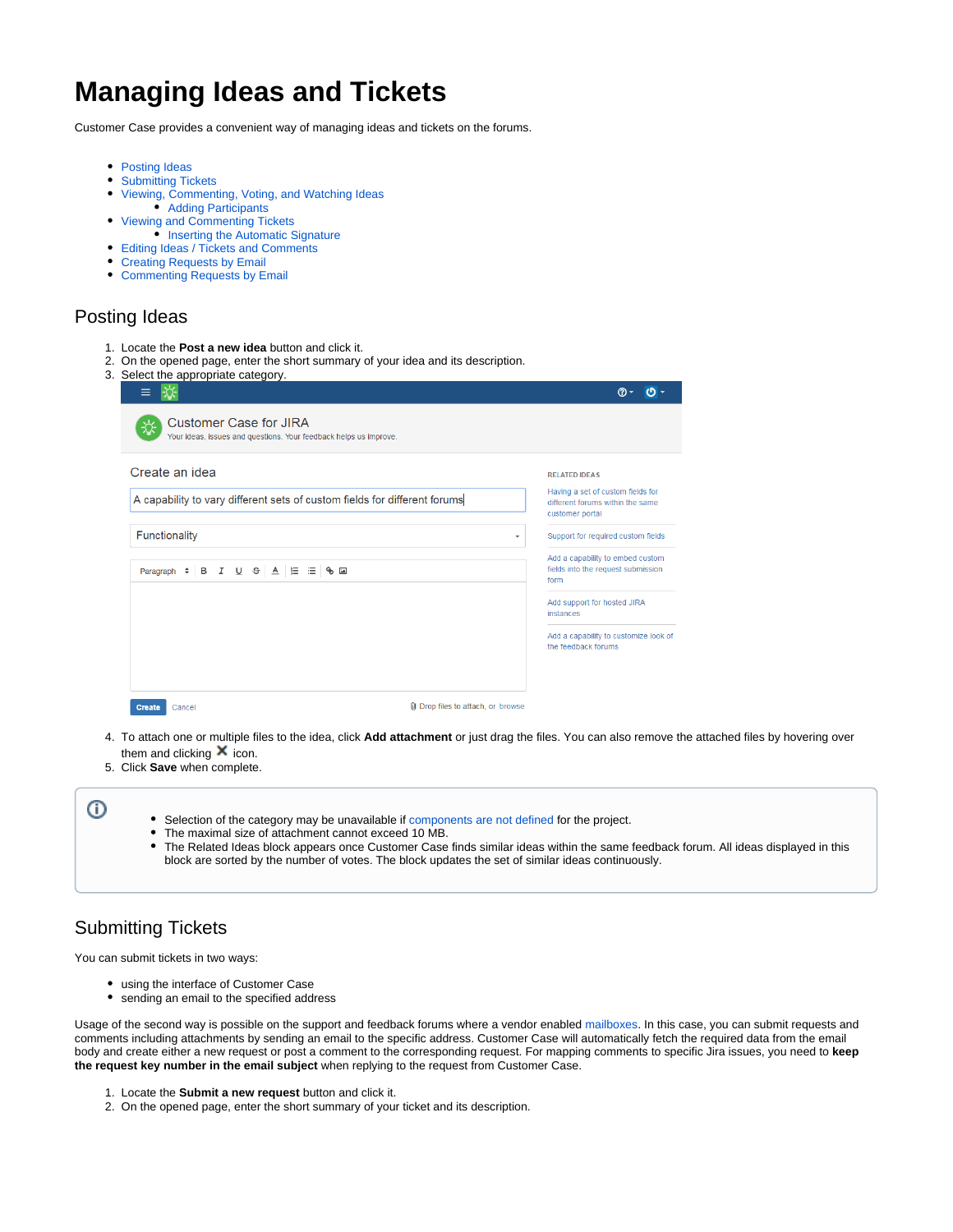| Data Feed Aggregator Forum<br>ൈ                                                                                                                                                                                        |                                   |
|------------------------------------------------------------------------------------------------------------------------------------------------------------------------------------------------------------------------|-----------------------------------|
| Forum for people experiencing issues with Data Feed Aggregator                                                                                                                                                         |                                   |
| Create a request                                                                                                                                                                                                       |                                   |
| Failed data extraction on large data amounts                                                                                                                                                                           |                                   |
| Functionality, Performance Optimization                                                                                                                                                                                |                                   |
| Paragraph $\div$ B                                                                                                                                                                                                     |                                   |
| I am having a persisting issue with data extraction on large data amount (over 10 Gb). I have tried on another server having better specs, but this<br>does not solve the issue.<br>Logs and screenshots are attached. |                                   |
|                                                                                                                                                                                                                        |                                   |
| dataMay-8-2015 (4).sql (16 kB)<br>dataMay-8-2015 (3).sql (16 kB)<br>log_error-xray1.txt (8 kB) x<br>console.log (10 kB)<br>error.png (26 kB)                                                                           | U Drop files to attach, or browse |
| Create<br>Cancel                                                                                                                                                                                                       |                                   |

 $\odot$ Selection of the category may be unavailable if [components are not defined](https://confluence.atlassian.com/jira/defining-a-component-185729533.html) for the project. If you want to add additional fields to the form you need to set the [Required status](https://docs.stiltsoft.com/display/public/CustomerCase/FAQ#FAQ-Icannotenablecategoriesfortheforum.WhatcanIdo?) to the proper fields in Jira. • The maximal size of attachment cannot exceed 10 MB.

## <span id="page-1-0"></span>Viewing, Commenting, Voting, and Watching Ideas

- 1. On the list with ideas, locate the one you want to comment or vote for.
- 2. Click the idea summary to open the page with its detailed description.
- 3. Click the **Vote** button.
- 4. Click the **Watch** button for receiving notifications about progress on the idea.
- 5. Click **View original context** for official answers for their quick location in long comment threads.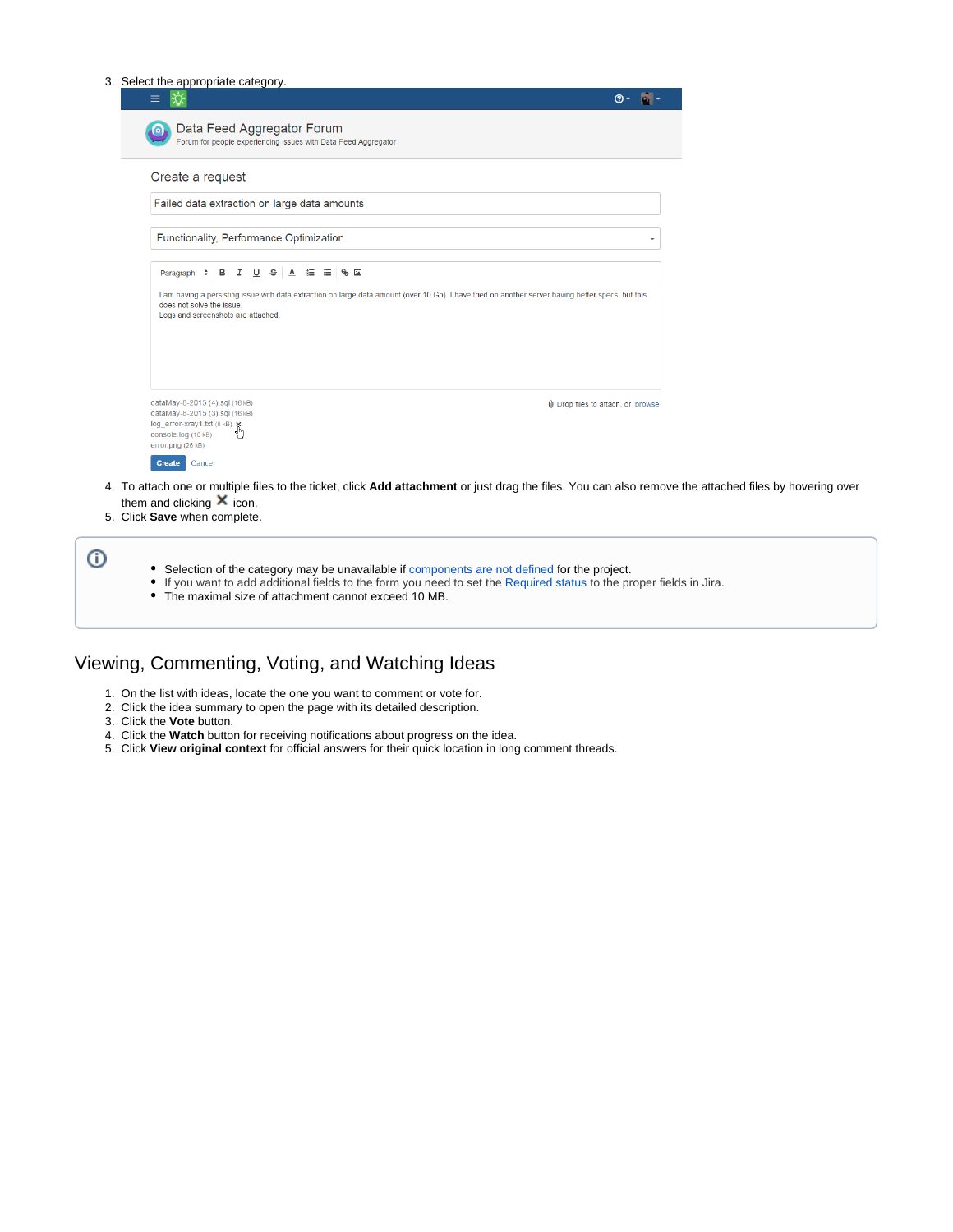6. To attach one or multiple files to your comment, click **Add attachment** and select files or drag files to the page. You can also insert images into comments by pasting them from the clipboard.

| XX.<br>≡                                                                                                                                                                                                                                                                                                                                                                                                          |                                                                                                  |
|-------------------------------------------------------------------------------------------------------------------------------------------------------------------------------------------------------------------------------------------------------------------------------------------------------------------------------------------------------------------------------------------------------------------|--------------------------------------------------------------------------------------------------|
| <b>Customer Case Forum</b><br>Forum for people wanting to improve Customer Case                                                                                                                                                                                                                                                                                                                                   | Post a new idea                                                                                  |
| Add a capability to moderate ideas in the dedicated section for<br>skipping spam items<br>Peter Jacobs EMPLOYEE   28 November 2014<br>4<br>To avoid issues with showing spam requests on the customer portal, there is a need to have the<br>Votes<br>moderation section listing all suspicious requests.<br>Detection of the suspicious requests can operate on the basis of keywords or connected spam filters. | tote   ⊙ Watch<br><b>STATUS</b><br><b>IN PROGRESS</b><br><b>CATEGORY</b><br>Service Optimization |
| <b>Official answer</b>                                                                                                                                                                                                                                                                                                                                                                                            |                                                                                                  |
| D Peter Jacobs EMPLOYEE • Today 10:50 AM • View original context<br>Hi, All!<br>This functionality will be available soon. Just wait for a bit @                                                                                                                                                                                                                                                                  |                                                                                                  |
| 2 comments<br>Vadim Rutkevich · Today 9:47 AM · Edit<br><b>PO</b>                                                                                                                                                                                                                                                                                                                                                 |                                                                                                  |
| Hi, team!<br>The issue is in progress for a month. When do you plan to release it?<br>Thanks.                                                                                                                                                                                                                                                                                                                     |                                                                                                  |
| Best Regards,<br>Vadim                                                                                                                                                                                                                                                                                                                                                                                            |                                                                                                  |
| Peter Jacobs EMPLOYEE • Today 10:50 AM                                                                                                                                                                                                                                                                                                                                                                            |                                                                                                  |
| Hi, All!<br>This functionality will be available soon. Just wait for a bit (2)                                                                                                                                                                                                                                                                                                                                    |                                                                                                  |
| Your comment                                                                                                                                                                                                                                                                                                                                                                                                      |                                                                                                  |
| Paragraph $\div$ B $I \cup \div$ A $\equiv \equiv \$                                                                                                                                                                                                                                                                                                                                                              | $\heartsuit$                                                                                     |
| That's good news! Tx!                                                                                                                                                                                                                                                                                                                                                                                             |                                                                                                  |
|                                                                                                                                                                                                                                                                                                                                                                                                                   |                                                                                                  |
|                                                                                                                                                                                                                                                                                                                                                                                                                   |                                                                                                  |
| <b>Post comment</b><br>Add attachment                                                                                                                                                                                                                                                                                                                                                                             |                                                                                                  |
| 7. In the visual editor, enter your comment and click the Post Comment button.<br>8. To copy the permanent link to the comment, click icon appearing when you point to the comment.                                                                                                                                                                                                                               |                                                                                                  |
|                                                                                                                                                                                                                                                                                                                                                                                                                   |                                                                                                  |
| Accounts of company representatives commenting ideas or replying to your comments are highlighted with the                                                                                                                                                                                                                                                                                                        | marker.<br><b>EMPLOYEE</b>                                                                       |

The Watch function allows users of your feedback forums to receive notifications about progress on the issue such as adding new comments, O attaching new files, and the status change. The user who submitted an idea or left comments becomes a watcher automatically. Users can also

Users who were added as participants of support requests can stop watching these tickets by clicking the **Unwatch** button. After this, they will no longer be able to view this support request until the author or agent adds him or her as a watcher again.

#### <span id="page-2-0"></span>**Adding Participants**

official resolution on the idea or description of the temporary workaround.

subscribe manually by clicking the Watch button.

Customer Case allows you to add participants for the submitted feature and support requests. On support forums, both **the author of the request and support agents** can add participants to the existing requests, on feedback forums **only support agents** can do this.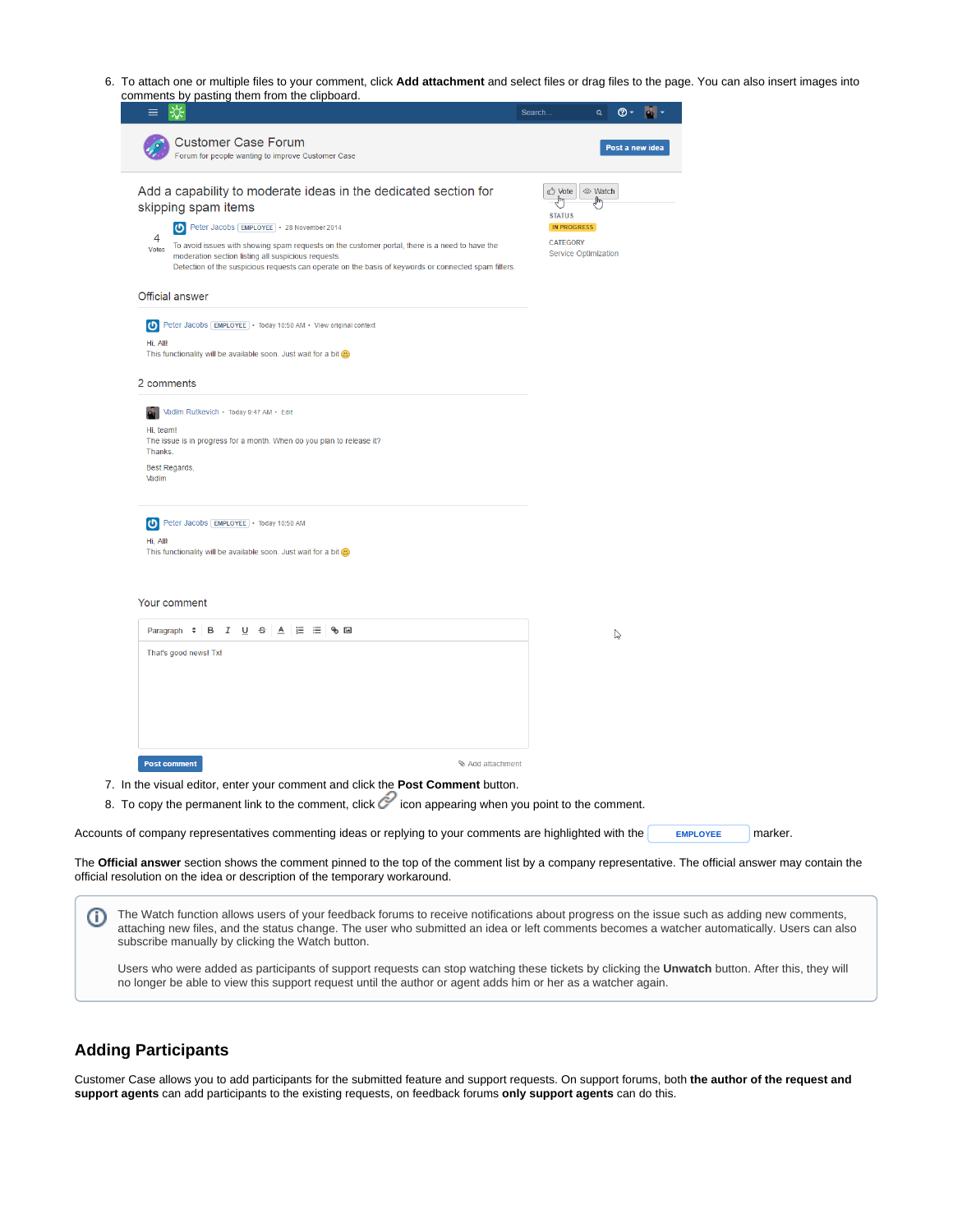All the added participants receive a notification with the information about the person who added them as participants and the request information. If the person does not have an account in Customer Case, he or she will be prompted to sign up for the service. When adding participants on forums with access restrictions, Customer Case validates whether the email of the participant satisfies the defined access restrictions of the forum or not. If not, the notification is sent to the specified email address but the corresponded warning is displayed to the person who adds participants.

Now the users can view all the ideas and support requests that they submitted and the requests which they were added as participants into.

- 1. In the right part of the screen, locate the **Add participants** link and click it.
- 2. Enter the email address of a person you want to add as a participant. Customer Case will automatically convert the specified string into the email address once you press the **Space, Enter,** or**, (Comma)** button.
- 3. Click **Add** once complete.

|                                                                                                                                                                                                                                                                                                  | Search                            | டு -<br>⑦ -<br>Q                                                                                                                                                                                                           |  |  |  |
|--------------------------------------------------------------------------------------------------------------------------------------------------------------------------------------------------------------------------------------------------------------------------------------------------|-----------------------------------|----------------------------------------------------------------------------------------------------------------------------------------------------------------------------------------------------------------------------|--|--|--|
| Data Feed Aggregator Forum<br>Forum for people experiencing issues with Data Feed Aggregator                                                                                                                                                                                                     |                                   | Submit a new request                                                                                                                                                                                                       |  |  |  |
| Issue with transferring and installing the update package for the<br>application<br>Vadim Rutkevich · 26 December 2016 · Edit<br>Hil<br>I am having a failed download or installation of the application when transferring the update package from the<br>update server.<br>Is it a known issue? |                                   | <b>W</b> View in JIRA<br><b>O</b> Unwatch<br><b>STATUS</b><br><b>BACKLOG</b><br><b>CATEGORY</b><br>Functionality<br><b>ACTIONS</b>                                                                                         |  |  |  |
| 1 comment<br>Peter Jacobs [EMPLOYEE] · 26 December 2016 · Edit<br>$\boldsymbol{\sigma}$<br>Some comment from agent.<br>Your comment                                                                                                                                                              | Add                               | Add participants<br>To share this request with other people,<br>enter their email addresses. They will<br>receive notifications afterwards.<br>ruddick@mail.ru ×<br>Istenfer@yahoo.com ×<br>gray.fisher@mail.net<br>Cancel |  |  |  |
| Paragraph $\div$ B $I \cup \div$ A $E \equiv \$<br><b>Post comment</b>                                                                                                                                                                                                                           | U Drop files to attach, or browse |                                                                                                                                                                                                                            |  |  |  |
|                                                                                                                                                                                                                                                                                                  |                                   |                                                                                                                                                                                                                            |  |  |  |

### <span id="page-3-0"></span>Viewing and Commenting Tickets

- 1. On the list with issue reports, locate the one you want to comment on.
- 2. Click the issue report summary to open the page with its detailed description.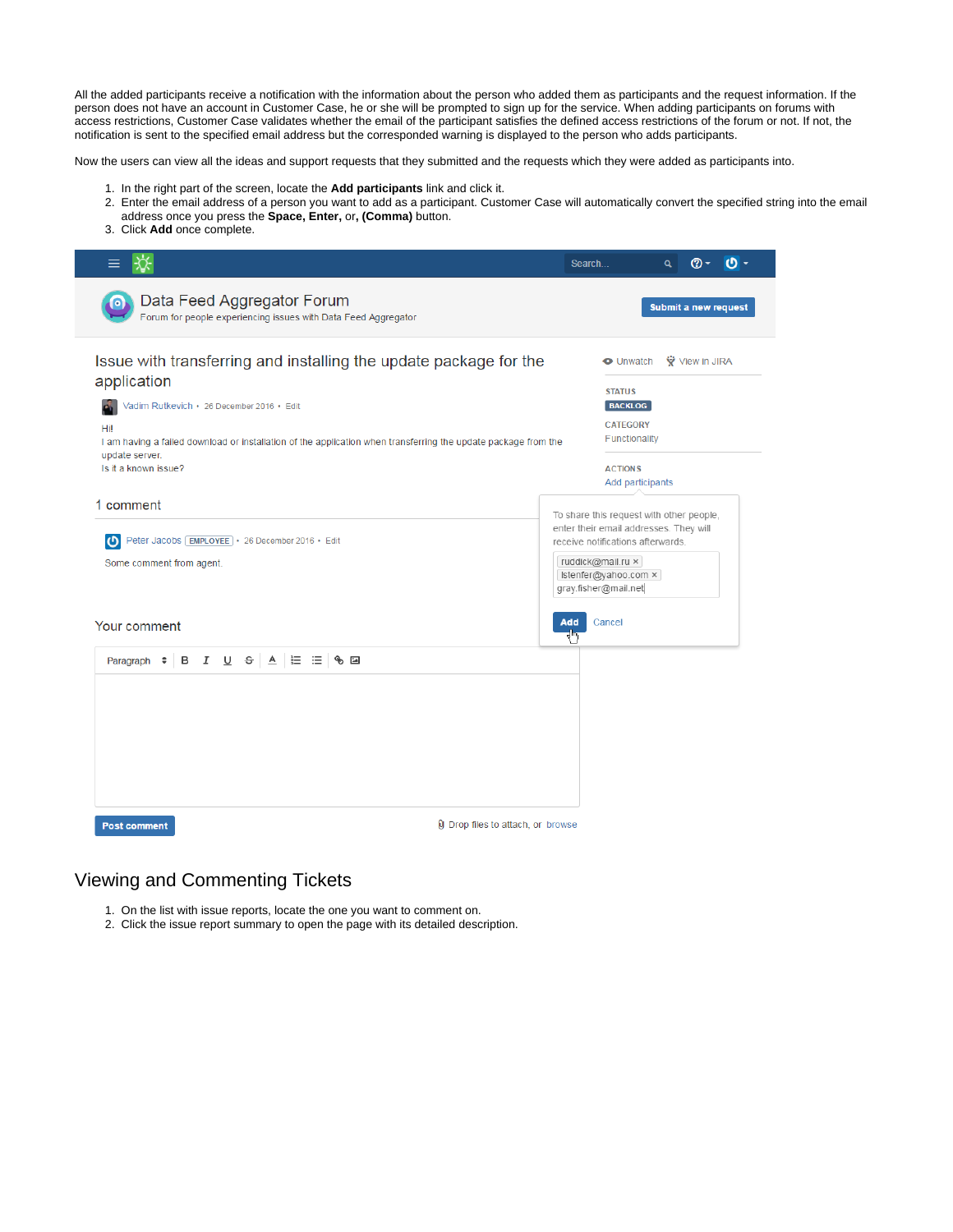| 水<br>≡                                                                                                                                                                                                                | Search | $\alpha$                                           | $\circledcirc$ -            |  |
|-----------------------------------------------------------------------------------------------------------------------------------------------------------------------------------------------------------------------|--------|----------------------------------------------------|-----------------------------|--|
| Data Feed Aggregator Forum<br>$\bullet$<br>Forum for people experiencing issues with Data Feed Aggregator                                                                                                             |        |                                                    | <b>Submit a new request</b> |  |
| Resolved the issue with Oracle Database 12C Exception                                                                                                                                                                 |        | <b>O</b> Unwatch                                   |                             |  |
| Vadim Rutkevich · 20 minutes ago · Edit<br>$\mathbf{a}$                                                                                                                                                               |        | <b>STATUS</b>                                      |                             |  |
| After update to Oracle Database 12C, we started receiving the same exception in the log files. Could you please<br>review it and tell us what we can do next.                                                         |        | <b>BACKLOG</b><br><b>CATEGORY</b><br>Functionality |                             |  |
| 2 comments                                                                                                                                                                                                            |        |                                                    |                             |  |
| Vadim Rutkevich · Today 12:03 PM · Edit                                                                                                                                                                               |        |                                                    |                             |  |
| Attachment added: oracle_database12c_issue_exception.jpg                                                                                                                                                              |        |                                                    |                             |  |
| oracle_database12c_issue_exception.jpg 128 kB                                                                                                                                                                         |        |                                                    |                             |  |
| Peter Jacobs [EMPLOYEE] · Today 12:22 PM<br>ဖ                                                                                                                                                                         |        |                                                    |                             |  |
| Vadim.<br>did you try to reboot the server and restart the application after database update?                                                                                                                         |        |                                                    |                             |  |
| Your comment<br>Paragraph ≑ B I U S A   E ⊟ S ⊡<br>Peter,<br>yes we tried to do this. We also enabled debug logging for Oracle Database 12C. Unfortunately, we cannot<br>identify the issue that's why contacted you. |        |                                                    |                             |  |
| Add attachment<br><b>Post comment</b>                                                                                                                                                                                 |        |                                                    |                             |  |

#### <span id="page-4-0"></span>**Inserting the Automatic Signature**

You can add the automatic signature which will be inserted into your replies in Customer Case. You can use text, links, and images in your automatic signature.

- 1. Expand the text area to write a reply to a customer.
- 2. Enter the text snippet which you want to use as an automatic signature.
- **3. Click the Canned responses**<sup>-</sup>
- 4. From the contextual menu, select **Save as auto signature**.

Customer Case will automatically insert this signature into all replies you write to customers on support and feedback forums.

| $\mathbf{C}$ | Paragraph $\div$   B $I \cup \div$   $\angle$   $\angle$   $\angle$   $\angle$   $\angle$   $\angle$   $\angle$   $\angle$   $\angle$   $\angle$   $\angle$   $\angle$   $\angle$   $\angle$   $\angle$   $\angle$   $\angle$   $\angle$   $\angle$   $\angle$   $\angle$   $\angle$   $\angle$   $\angle$   $\angle$   $\angle$   $\angle$   $\angle$ | ⊕<br>                                      |
|--------------|--------------------------------------------------------------------------------------------------------------------------------------------------------------------------------------------------------------------------------------------------------------------------------------------------------------------------------------------------------|--------------------------------------------|
|              | Thanks.                                                                                                                                                                                                                                                                                                                                                | Insert signature<br>Save as auto signature |
|              | Best Regards,<br>Vadim Rutkevich                                                                                                                                                                                                                                                                                                                       | तीक                                        |
|              | <b>Post comment</b><br>Cancel                                                                                                                                                                                                                                                                                                                          | U Drop files to attach, or browse          |

If you want to modify the saved signature, enter a new text snippet. Then click the **Canned responses**  $\Box$  icon and select **Update auto signature**.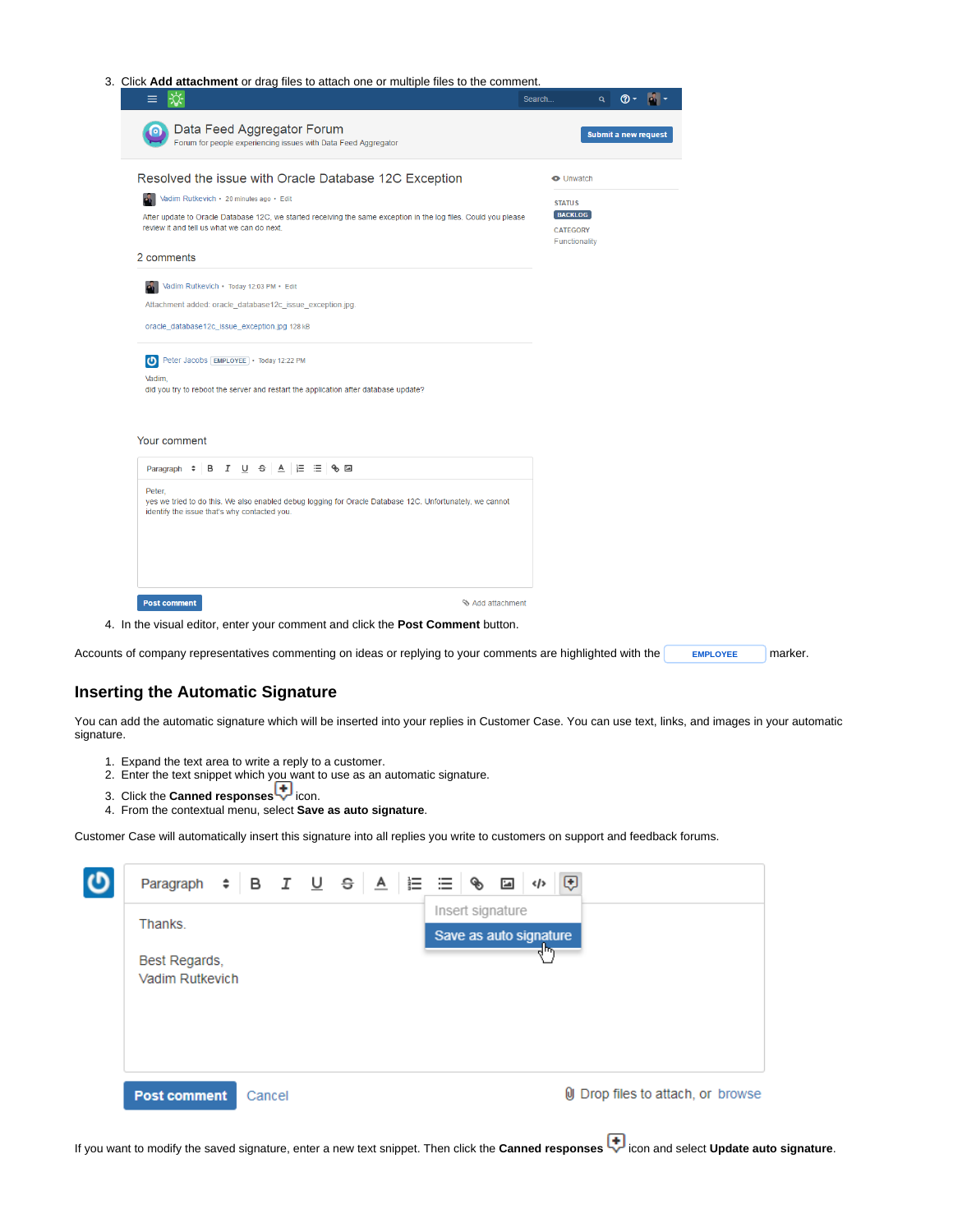Customer Case will update your automatic signature with the new variant.



#### <span id="page-5-0"></span>Editing Ideas / Tickets and Comments

Users of Customer Case can edit a description of their own ideas, tickets, and comments. The way of editing the description and comments is identical for feedback and support forums.